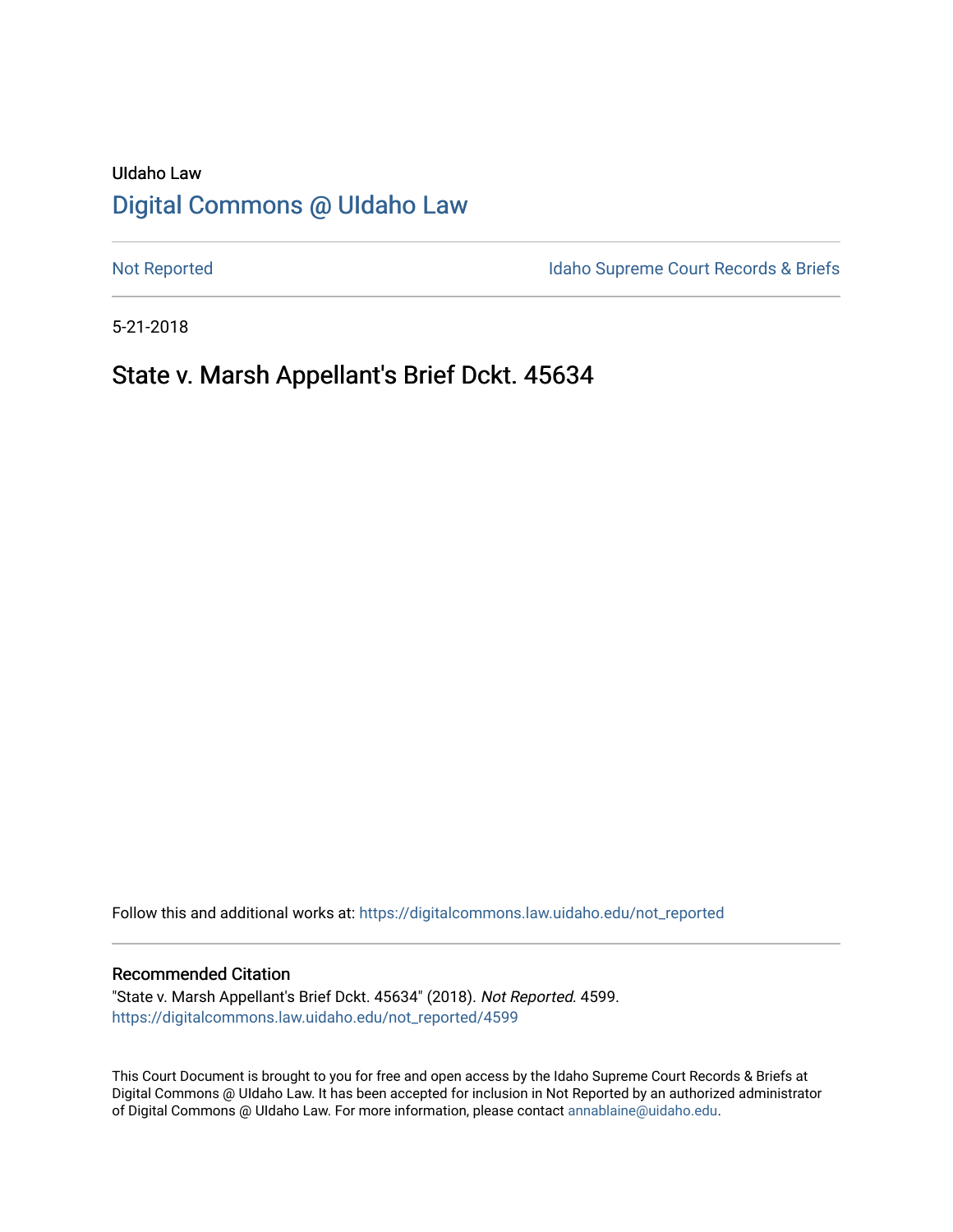### **IN THE SUPREME COURT OF THE STATE OF IDAHO**

**STATE OF IDAHO, ) Plaintiff-Respondent, ) v. ) WARDWELL WAYNE ) APPELLANT'S BRIEF MARSH, JR., ) Defendant-Appellant. )**

**) NO. 45634**

**) BANNOCK COUNTY NO. CR 2017-4445**

### **BRIEF OF APPELLANT** \_\_\_\_\_\_\_\_\_\_\_\_\_\_\_\_\_\_\_\_\_\_\_\_

\_\_\_\_\_\_\_\_\_\_\_\_\_\_\_\_\_\_\_\_\_\_\_\_

**)**

**)**

**)**

### **APPEAL FROM THE DISTRICT COURT OF THE SIXTH JUDICIAL DISTRICT OF THE STATE OF IDAHO, IN AND FOR THE COUNTY OF BANNOCK**

\_\_\_\_\_\_\_\_\_\_\_\_\_\_\_\_\_\_\_\_\_\_\_\_

**HONORABLE STEPHEN S. DUNN District Judge** \_\_\_\_\_\_\_\_\_\_\_\_\_\_\_\_\_\_\_\_\_\_\_\_

**ERIC D. FREDERICKSEN KENNETH K. JORGENSEN State Appellate Public Defender Deputy Attorney General I.S.B. #6555 Criminal Law Division**

**BRIAN R. DICKSON Boise, Idaho 83720-0010 Deputy State Appellate Public Defender (208) 334-4534 I.S.B. #8701 322 E. Front Street, Suite 570 Boise, Idaho 83702 Phone: (208) 334-2712 Fax: (208) 334-2985 E-mail: documents@sapd.state.id.us**

**ATTORNEYS FOR ATTORNEY FOR DEFENDANT-APPELLANT PLAINTIFF-RESPONDENT**

**P.O. Box 83720**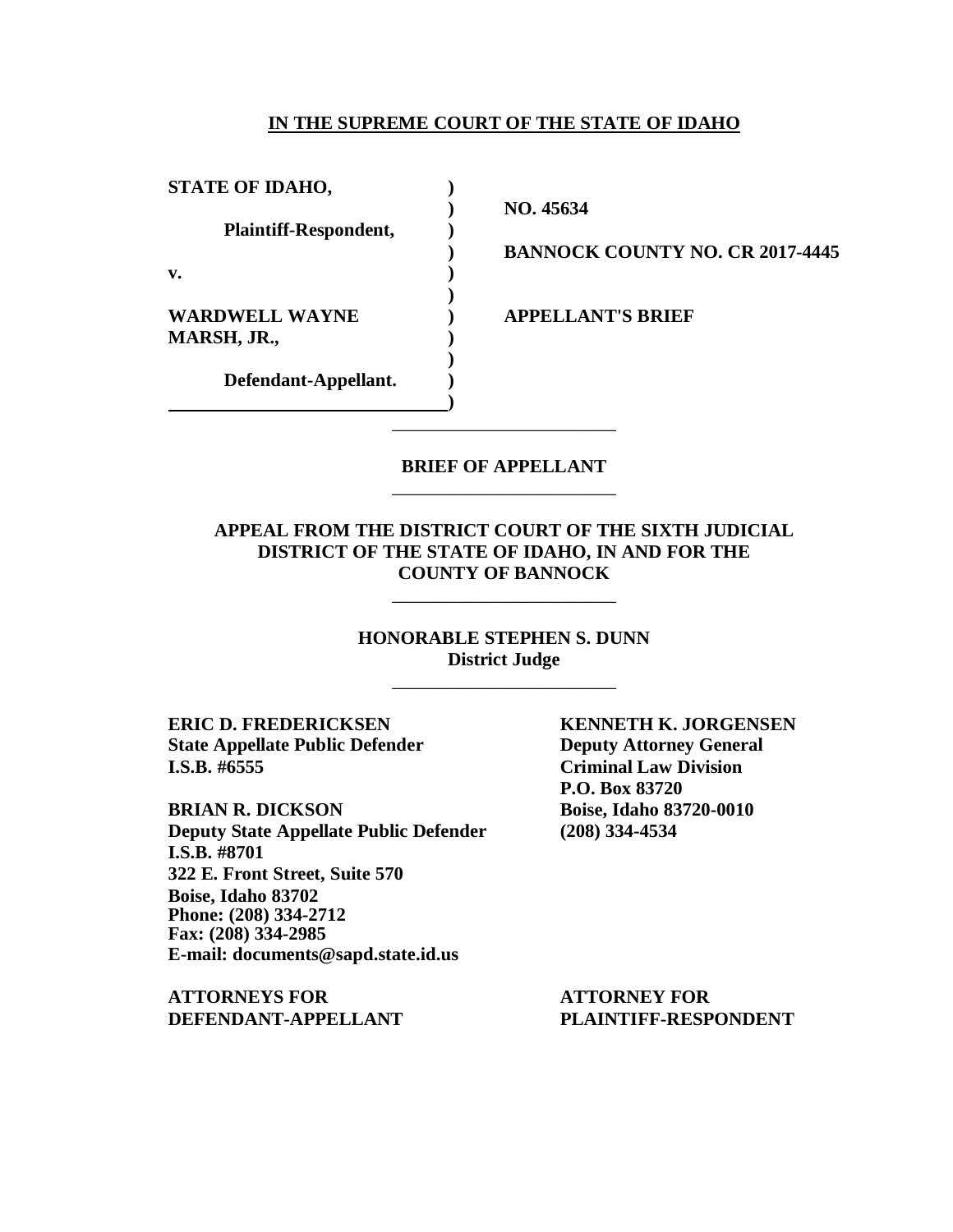# **TABLE OF CONTENTS**

# PAGE

| Statement of the Facts and                                                                                                 |
|----------------------------------------------------------------------------------------------------------------------------|
|                                                                                                                            |
|                                                                                                                            |
| The District Court Erred By Denying Mr. Marsh's Motion To Suppress                                                         |
| A. The District Court Made Several Findings Of Fact Which Were<br>Contrary To Or Not Based On The Evidence Elicited At The |
| B. Applying The Proper Legal Analysis, There Was No Probable Cause                                                         |
|                                                                                                                            |
|                                                                                                                            |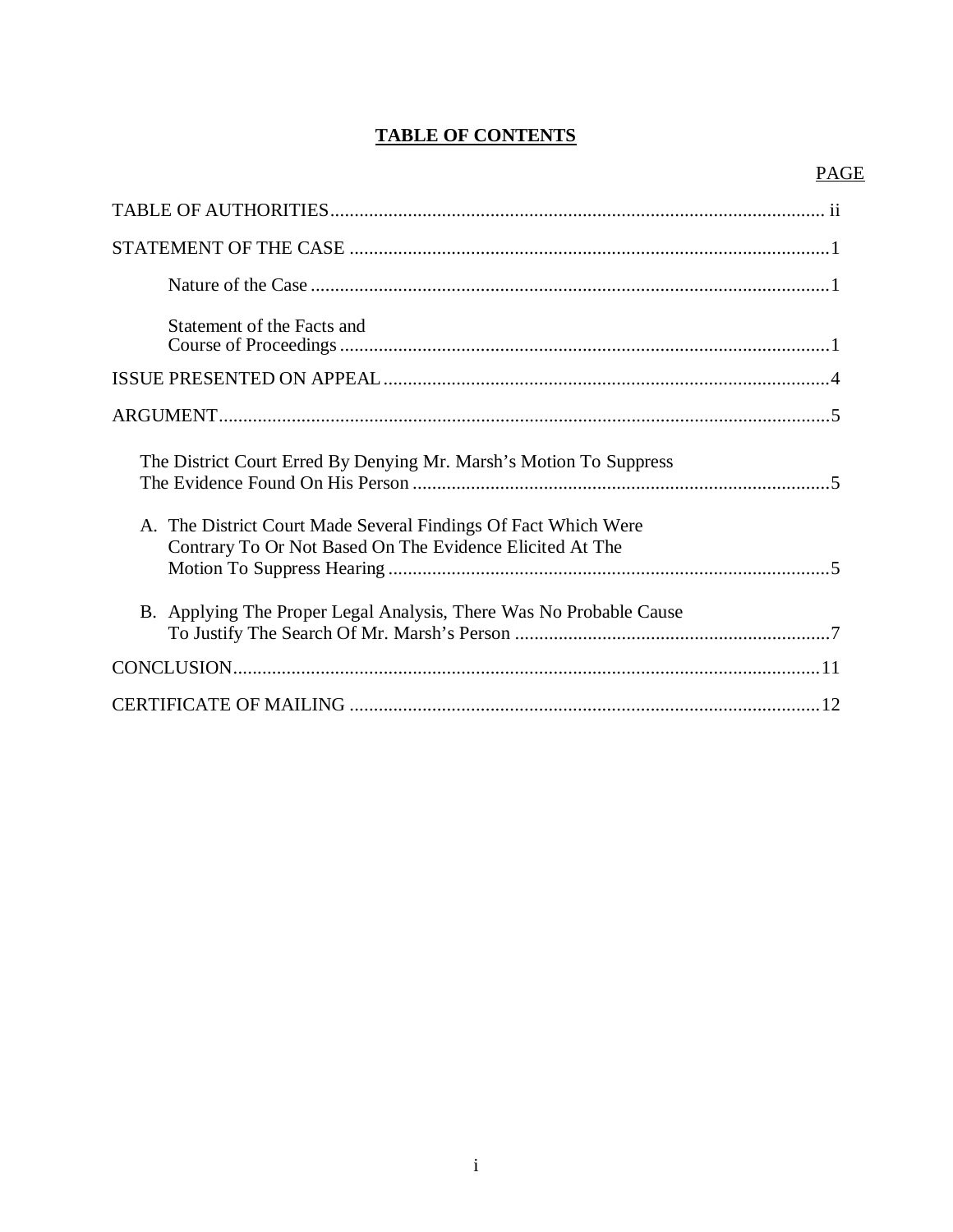# **TABLE OF AUTHORITIES**

# Cases

# **Constitutional Provisions**

|--|--|--|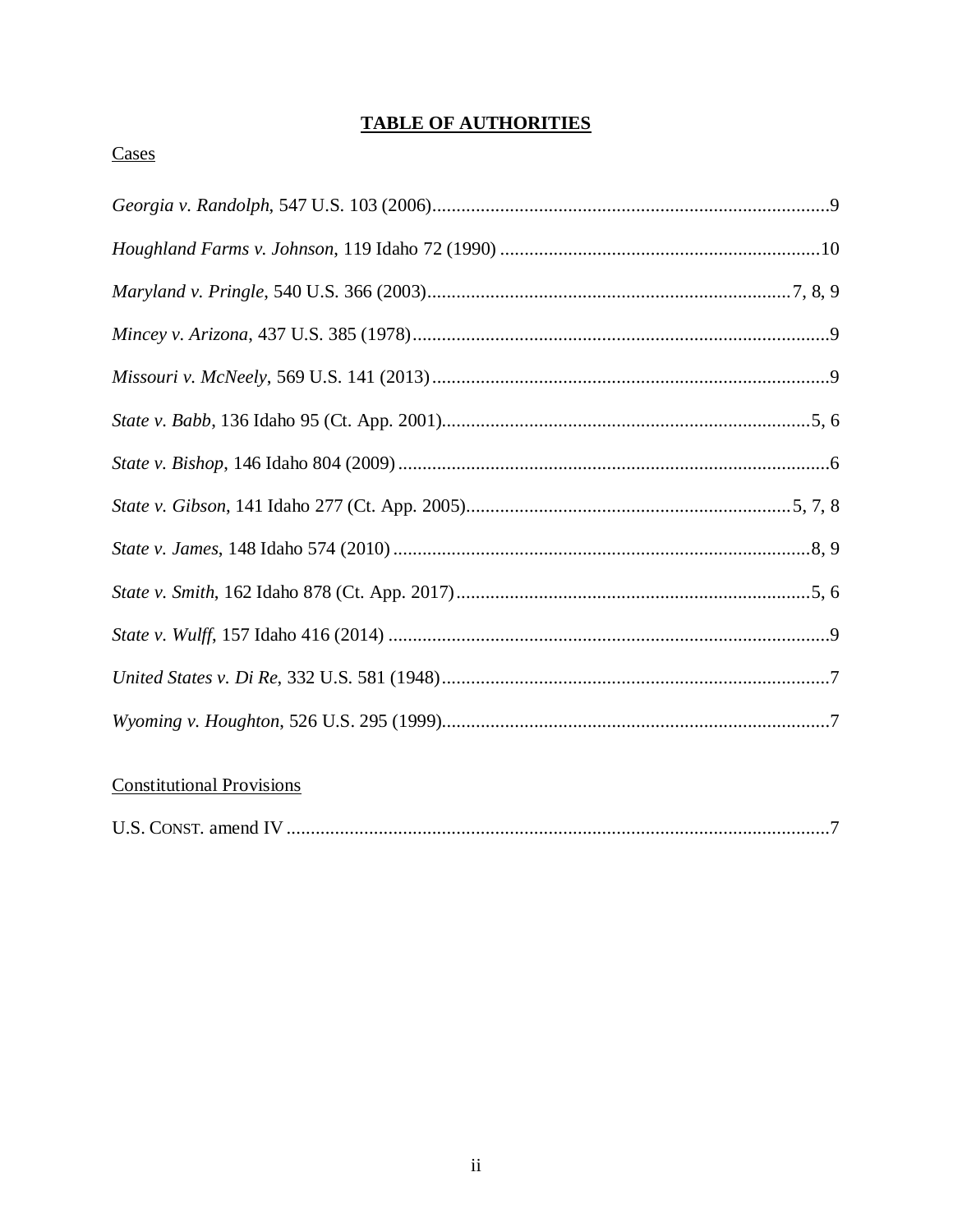#### STATEMENT OF THE CASE

#### Nature of the Case

Wardwell Marsh contends the district court erred by denying his motion to suppress the evidence found on his person because the officers did not have probable cause to justify the warrantless search of his person. The district court made several clearly-erroneous findings of fact and it used an improper bright-line rule rather than the appropriate totality-of-thecircumstances analysis established in Idaho and United States Supreme Court precedent. As a result, this Court should reverse the order denying Mr. Marsh's motion to suppress and remand this case for further proceedings.

#### Statement of the Facts and Course of Proceedings

Mr. Marsh was one of two passengers in a car which Officer Eric Miller stopped for not having a front license plate as it pulled into a driveway.<sup>[1](#page-4-0)</sup> (Tr., p.3, Ls.13-[2](#page-4-1)3.)<sup>2</sup> The driver, who had stepped out of the car at the outset of the stop, asked Mr. Marsh to get out of the car so he could get his registration information out of the glove compartment. (Tr., p.5, Ls.16-18.) Mr. Marsh was instructed to stand nearby under another officer's supervision. (Tr., p.17, L.16 - p.18, L.8.) Officer Miller collected Mr. Marsh's identification, checked for warrants, and found none. (Tr., p.8, Ls.2-8.) Officer Miller told Mr. Marsh that they did not have probable cause to search his person without his consent, and Mr. Marsh refused to consent to such a search. (Tr., p.7, Ls.12-17, p.14, Ls.21-24.)

<span id="page-4-0"></span><sup>&</sup>lt;sup>1</sup> The district found that no one in the car lived at that particular house.  $(R., p.80.)$  However, none of the witnesses testified to that fact during the hearing on the motion to suppress. (*See generally* Tr.)

<span id="page-4-1"></span> $2$  All references to "Tr." in this brief are to the transcript of the hearing on the motion to suppress which was held on June 21, 2017.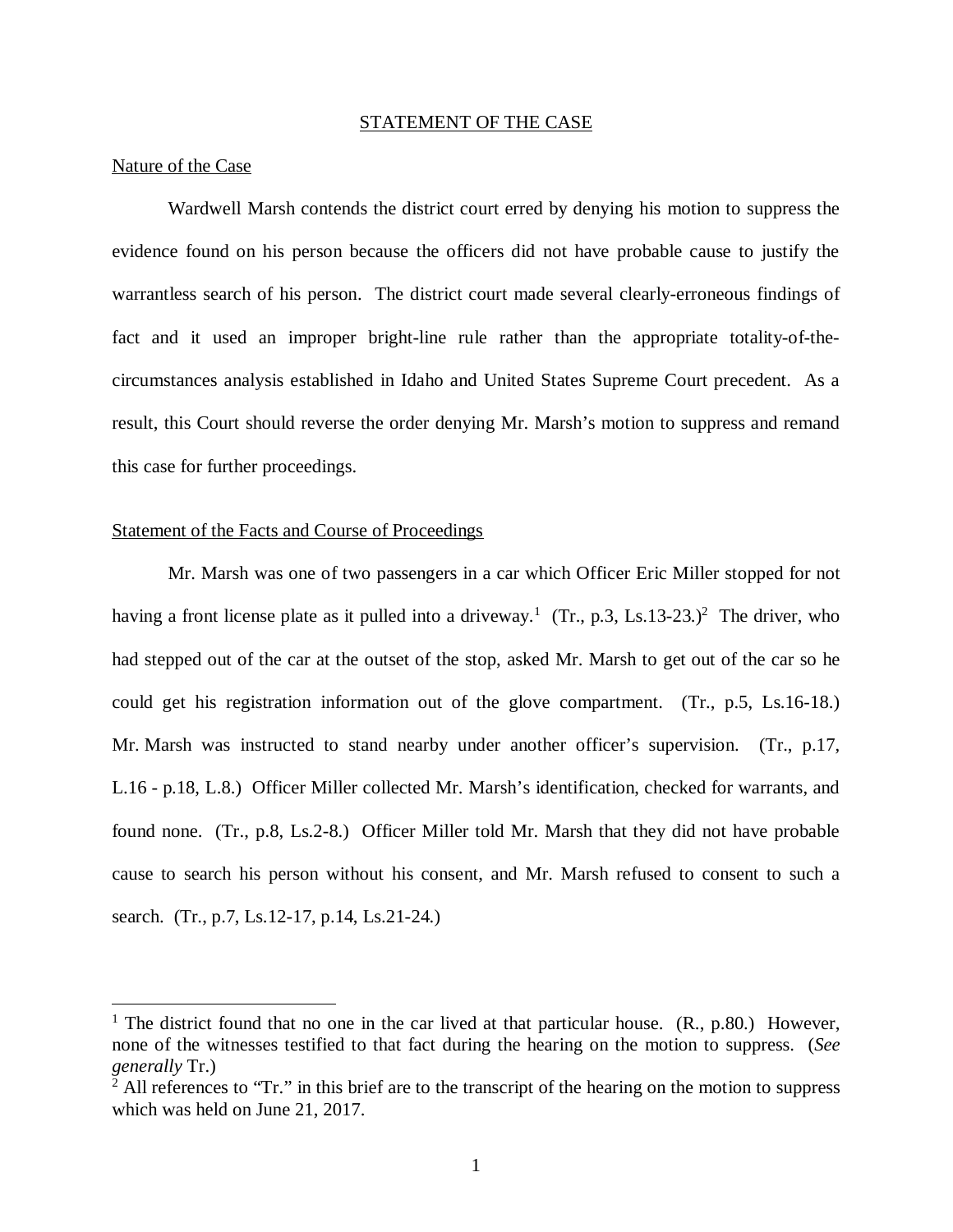Officer Miller was actually more interested in the driver because the officer had noticed puncture marks on the driver's arm when he had stepped out of the car. (Tr., p.5, Ls.16-18.) Additionally, the officer testified: "While [the driver] was going through the glove box, I did see an orange cap laying on the floor in the front passenger area." (Tr., p.5, L.25 - p.6, L.2; *but see* R., p.81 (district court found that Officer Miller saw the syringe cap when Mr. Marsh was getting out of the car).) Officer Miller noticed a syringe cap on the floor of the car where the driver was sitting. (Tr., p.5, L.25 - p.6, L.8, p.13, Ls.4-8; *but see* R., p.81 (the district court concluding the officer saw the cap as Mr. Marsh was getting out of the car).) Officer Miller called for a drug dog to come to the scene. (Tr., p.8, Ls.12-17.) He also learned that the driver's license was suspended. (Tr., p.8, Ls.8-11.) While he was writing the citations for the driver, the drug dog arrived and alerted at the still-open passenger door. (Tr., p.8, L.23 - p.9, L.10.) The officers searched the car and found an Altoids tin containing "a small plastic bag" of methamphetamine between the driver's seat and the center console. (Tr., p.9, Ls.17-25; *but see* R., p.81 (the district court finding the tin contained "baggies" of methamphetamine).)

Officer Miller proceeded to search both Mr. Marsh and the other passenger who had been in the car. (Tr., p.10, Ls.20-25.) Officer Miller testified that the Altoids tin was within reach of all three people in the car. (Tr., p.11, Ls.2-4.) However, he subsequently clarified that the other passenger had been released without charges because nothing of interest within her "lunge area." (Tr., p.19, Ls.3-10.) Mr. Marsh continued to object to the search of his person. (Tr., p.15, Ls.18-19.) However, the district court indicated he admitted that he had drugs on his person during that search. (R., p.81; *but see generally* Tr. (no testimony that he made such an admission).) Officer Miller ultimately found drugs on Mr. Marsh's person and placed him under arrest for possessing those drugs. (Tr., p.11, Ls.18-23.)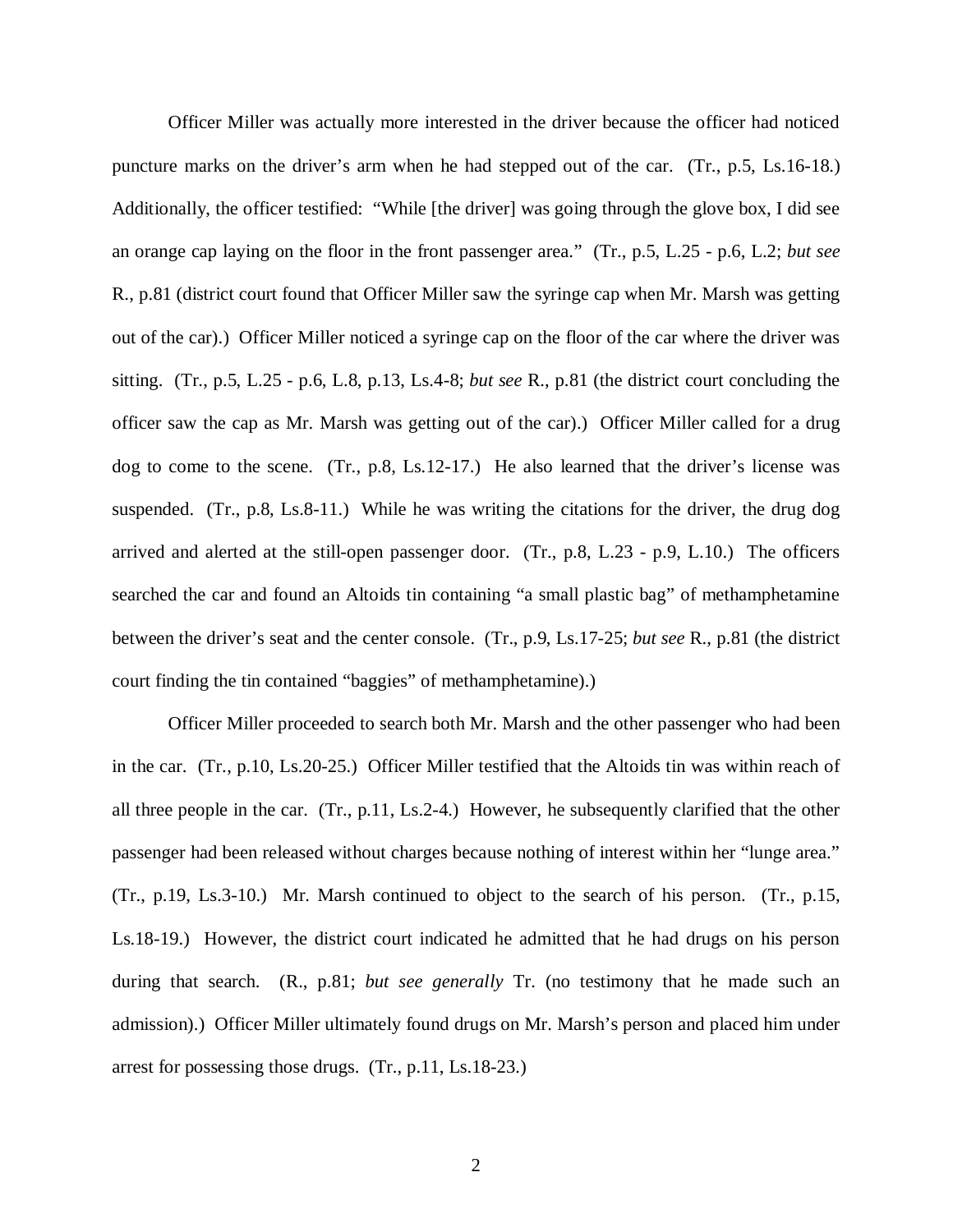Mr. Marsh moved to suppress the drugs found on his person, arguing they were found as the result of an unlawful warrantless search. (R., pp.58-59, Tr., p.26, L.10 - p.30, L.10, p.32, L.3 - p.33, L.7.) Specifically, he contended that the dog alert only gave the officers probable cause to search the car, not his person, and that his mere presence in the place drugs were found did not give rise to probable cause to search him. (Tr., p.30, Ls.8-10.) The district court rejected that argument, concluding that, because the officers had actually found drugs in the car along with the syringe cap, they inherently had probable cause to search all the occupants of the car. (R., pp.87-88.)

Subsequently, Mr. Marsh entered a conditional guilty plea preserving his right to challenge the district court's decision on his motion to suppress. (R., p.106.) The district court imposed a unified sentence of five years, with three years fixed, which it suspended for a fouryear term of probation. (R., p.139.) Mr. Marsh filed a notice of appeal timely from the judgment of conviction. (R., pp.138, 144.)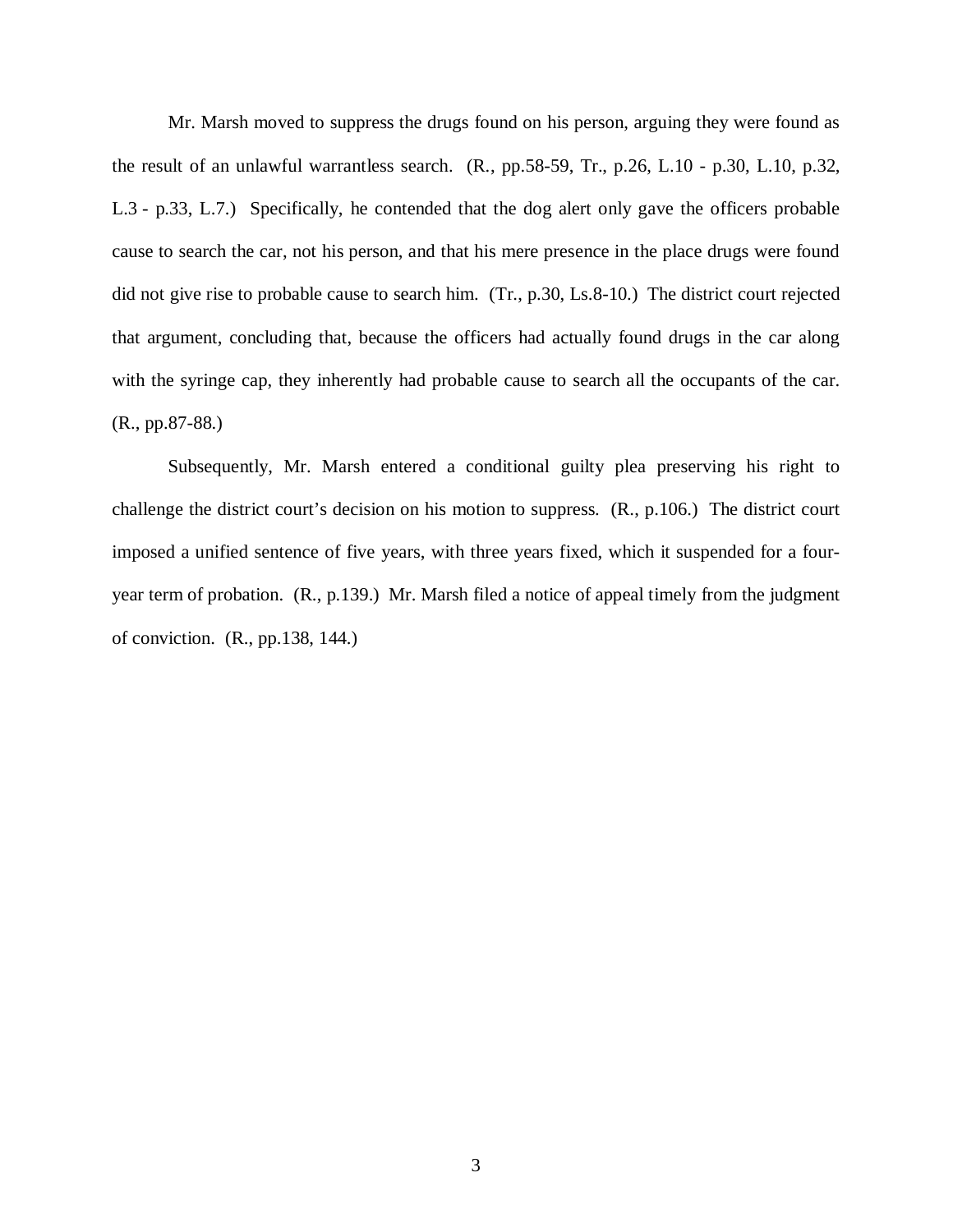# ISSUE

Whether the district court erred by denying Mr. Marsh's motion to suppress the evidence found on his person.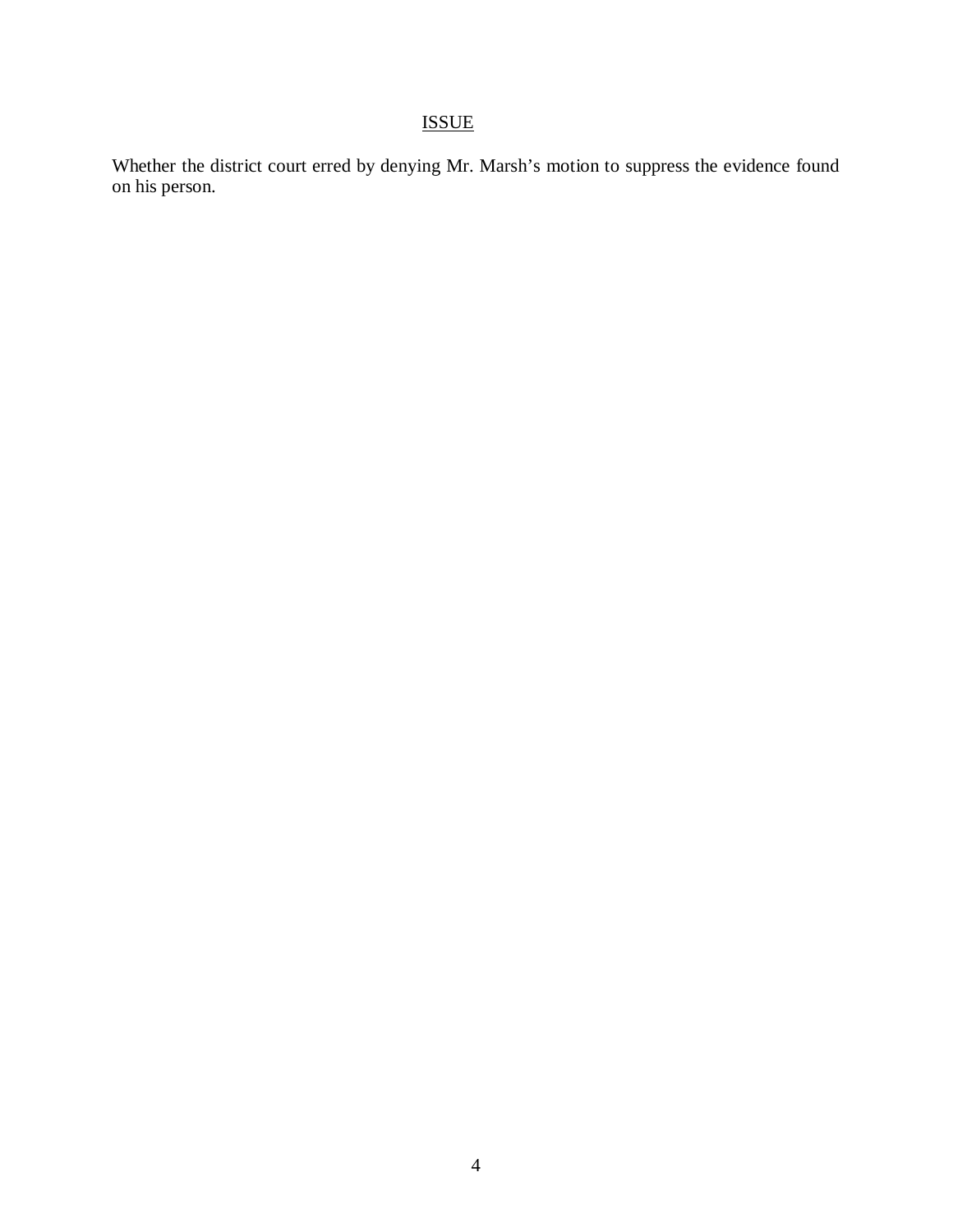#### ARGUMENT

## The District Court Erred By Denying Mr. Marsh's Motion To Suppress The Evidence Found On His Person

The standard of review on a motion to suppress is bifurcated, with the appellate court deferring to the district court's factual findings which are supported by substantial evidence, but freely reviewing the application of the law to those facts. *State v. Gibson*, 141 Idaho 277, 281 (Ct. App. 2005).

### A. The District Court Made Several Findings Of Fact Which Were Contrary To Or Not Based On The Evidence Elicited At The Motion To Suppress Hearing

The district court errs when it considers assertions of fact which, while they may appear elsewhere in the record, were not actually testified to or presented in admitted exhibits during the hearing on the motion to suppress. *State v. Smith*, 162 Idaho 878, 885 n.6 (Ct. App. 2017) ("[I]t would be improper to consider these facts on appeal as they were not presented to the district court at the time the motion to suppress was being considered."), *State v. Babb*, 136 Idaho 95, 97 (Ct. App. 2001) (holding that the district court improperly relied on assertions of fact in the prosecutor's brief which had not actually been proved by the evidence offered in regard to the motion to suppress).

In this case, the district court made several findings of fact which were contrary to or not based on the evidence elicited at the hearing on the motion to suppress:

- The district court found that no one in the car lived at the house where the car had pulled up to at the start of the traffic stop. (R., p.80.) However, none of the witnesses offered any testimony regarding who lived in that house. (*See generally* Tr.)
- The district court found that Officer Miller saw the syringe cap when Mr. Marsh was getting out of the car even though Officer Miller clearly testified: "While [the driver]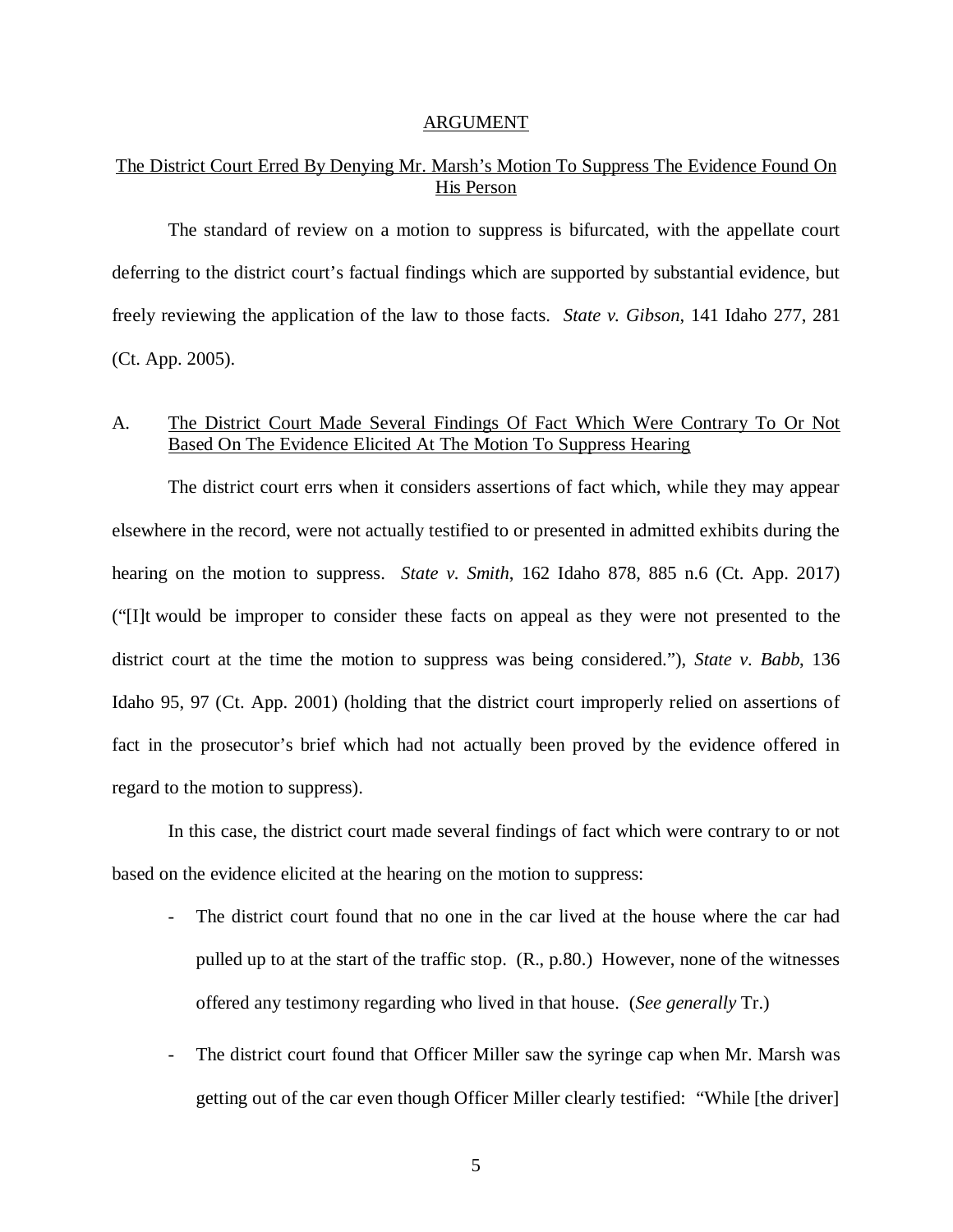was going through the glove box, I did see an orange cap laying on the floor in the front passenger area." (*Compare* R., p.81 *with* Tr., p.5, L.25 - p.6, L.2.)

- The district court found there were "baggies" of methamphetamine in the Altoids tin even though Officer Miller testified that "[t]here was *a* small plastic bag" containing methamphetamine in the tin. (*Compare* R., p.81, *with* Tr., p.9, Ls.23-25 (emphasis added).)
- The district court found that Mr. Marsh admitted that he had drugs on his person while the officer was searching him. (R., p.81.) None of the witnesses testified to Mr. Marsh making such a statement. (*See generally* Tr.) In fact, Officer Miller testified that Mr. Marsh "objected to the consent after we located the Altoids tin in the car." (Tr., p.15, Ls.14-19.)

Because none of those factual findings are supported by the evidence elicited in regard to the motion to suppress, those factual findings were not supported by competent evidence. *Smith*, 162 Idaho at 885 n.6; *Babb*, 136 Idaho at 97. As a result, these factual findings are clearly erroneous. *See, e.g., State v. Bishop*, 146 Idaho 804, 810 (2009) (reiterating that, when not supported by substantial and competent evidence, findings of fact are clearly erroneous).

Rather than consider the evidence elicited at the hearing on the motion to suppress, it appears the district court based those factual findings on statements in Officer Marsh's police report. (*Compare* R., pp.80-81 *with* R., p.11 (copy of the police report attached to the probable cause affidavit filed in support of the initial complaint).) The police report was not presented or admitted as evidence during the motion to suppress proceedings. (*See generally* R., Tr.) The district court erred by considering that as evidence. *Smith*, 162 Idaho at 885 n.6; *Babb*, 136 Idaho at 97.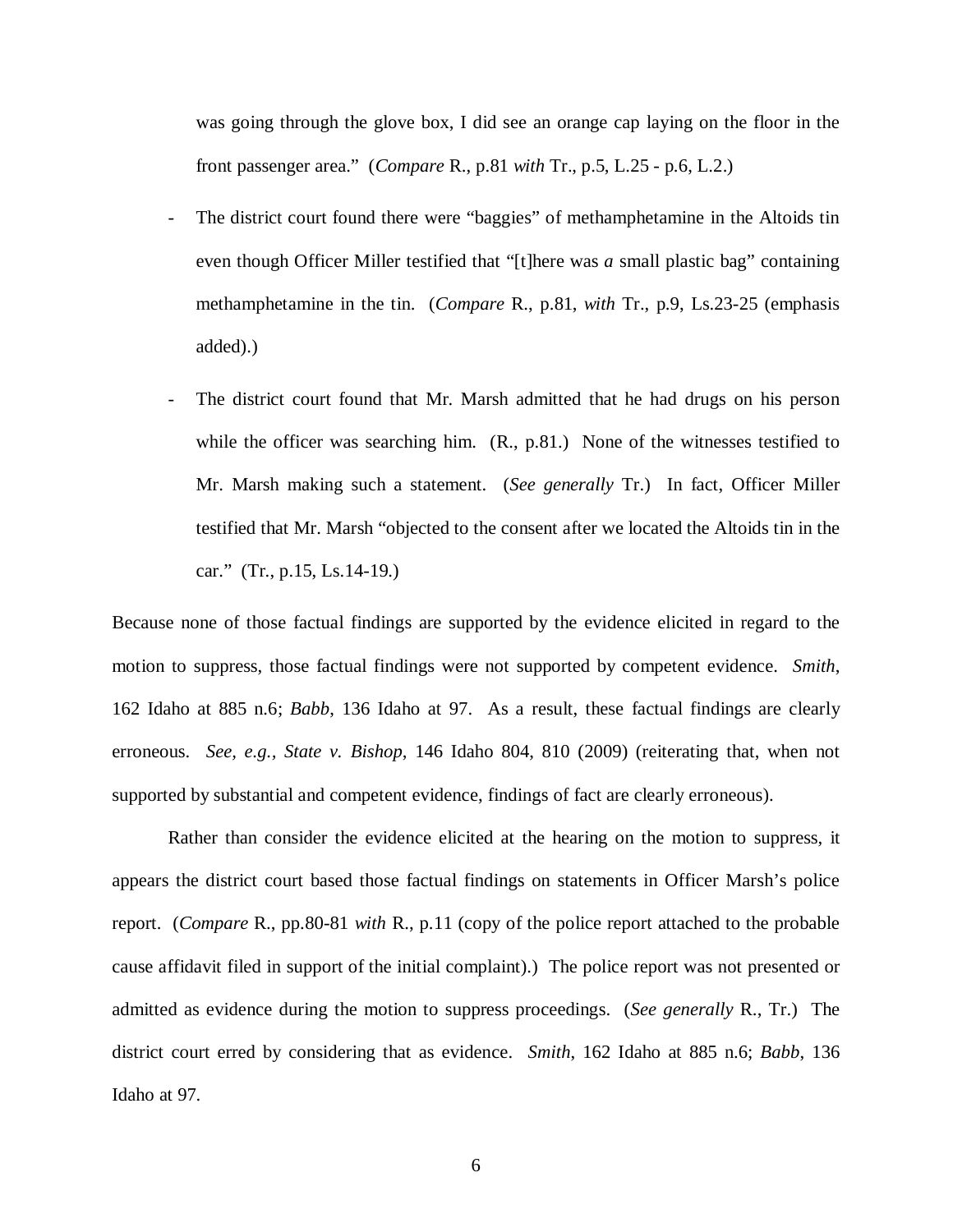Since those factual findings were clearly erroneous, this Court should not consider them, and should consider the evidence actually elicited in regard to the motion to suppress in its free review of the application of the law in this case instead. (*See* Section B, *infra*.)

## B. Applying The Proper Legal Analysis, There Was No Probable Cause To Justify The Search Of Mr. Marsh's Person

The Fourth Amendment protects against unreasonable searches and seizures of "persons, houses, papers, and effects." U.S. CONST. amend IV. The occupants of a car have a heightened expectation of privacy in their persons than in the car itself. *Wyoming v. Houghton*, 526 U.S. 295, 303 (1999); *Gibson*, 141 Idaho at 281. Therefore, even though the officer might have probable cause to search a vehicle, the passenger's mere presence in that vehicle is not a sufficient basis to search the passenger's person. *Gibson*, 141 Idaho at 282. Rather, whether an officer can search a passenger's person depends on whether there was probable cause that *the passenger* has engaged in criminal conduct based on the totality of the circumstances. *Id*. at 283 (nothing probable cause needs to be particularized to the person or place to be searched); *accord Maryland v. Pringle*, 540 U.S. 366, 371, 373-74 (2003) (reaffirming the requirement for particularity and distinguishing *United States v. Di Re*, 332 U.S. 581, 592-94 (1948), because the evidence in *Di Re* was particularized to one of the people in the car, whereas no such singling out was evident in the facts in *Pringle*).

Thus, in *Gibson*, even though a drug dog had alerted on the car, the officers did not have probable cause to search the passenger himself because the totality of the circumstances *vis-à-vis* the passenger did not show any particularized indication of his involvement in the suspected criminal activity. *Id*. at 284-85. For example, the officers had no prior information regarding Mr. Gibson's involvement in drug activities, evasive conduct by the defendant, or that he was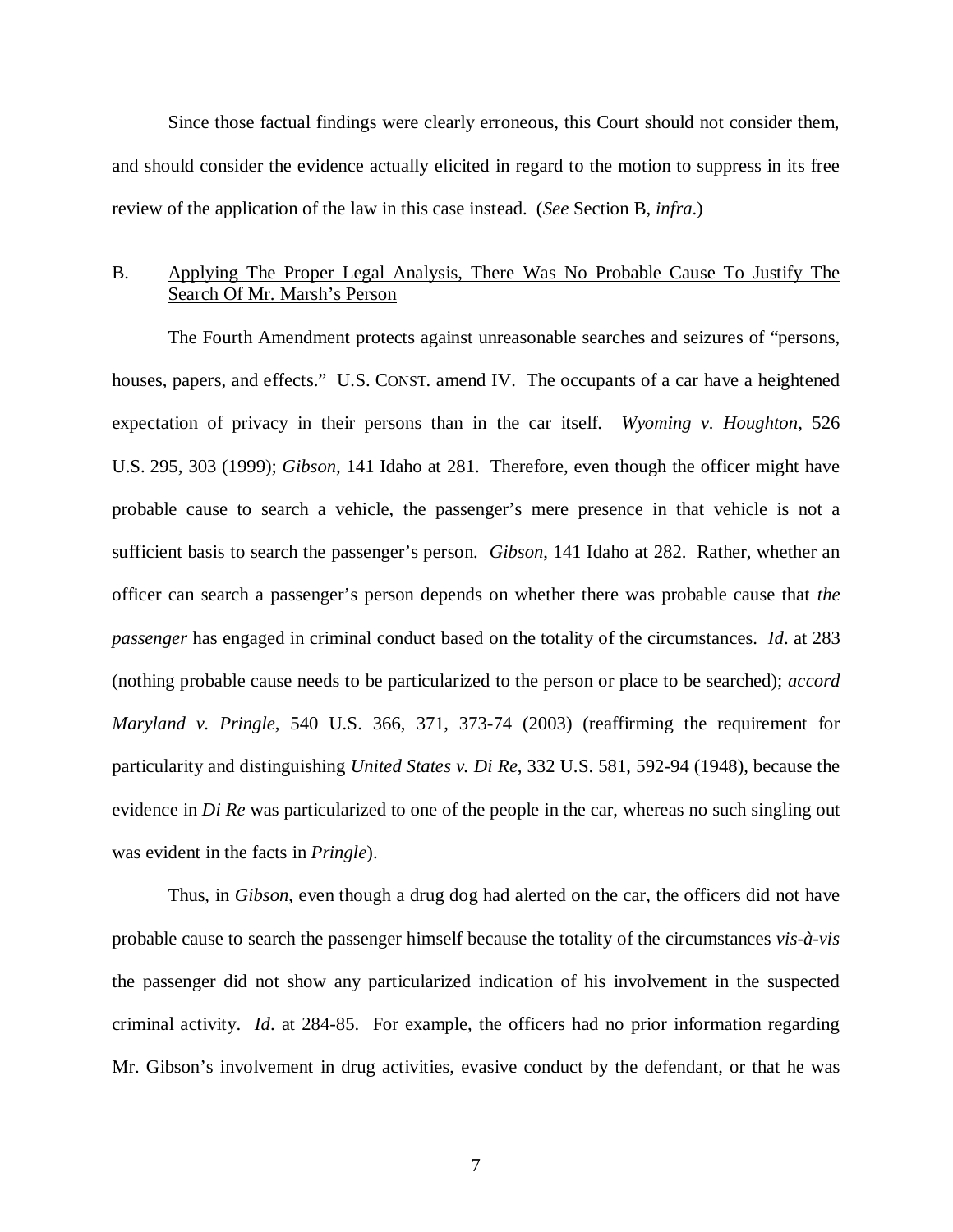present in a high crime area. *Id*. at 285. Furthermore, the officers had searched the car in *Gibson* and found no drugs. *Id*. at 285 (distinguishing, *inter alia*, *Pringle* on that basis). Absent that sort of particularized information, the officers did not have probable cause to search Mr. Gibson despite the dog alert. *Id*. at 286.

In *Pringle*, on the other hand, the officers received consent to search the car and found \$763 dollars of "rolled-up cash" in the glove compartment of the car as well as five glassine bags of cocaine between the back-seat armrest and the back seat of the car. *Pringle*, 540 U.S. at 368. Upon questioning, none of the three men in the car claimed ownership of the drugs or the cash. *Id.* at 368-69. The Supreme Court explained that, given the totality of the circumstances in that case, the presence of the large amount of drugs, which were accessible to all three men, as well as the presence of the cash in the glove compartment, established probable cause that all three men were involved in a clandestine effort to traffic drugs, and thus, established probable cause to believe all of them had knowledge of, and exercised dominion over, the cocaine. *Id*. at 371-72, *see id*. at 372 n.2 (noting the particular impact of the presence of the cash as a factor within the totality of the circumstances). Because the officers had that probable cause, their decision to arrest Mr. Pringle did not violate the Fourth Amendment, and his subsequent confession to owning the drugs was admissible. *Id*. at 369, 374.

Rather than engage in the totality-of-the-circumstances analysis called for in *Pringle*, the district court in Mr. Marsh's case, citing *State v. James*, 148 Idaho 574, 578 (2010), concluded that the presence of drugs in the car inherently gave officers probable cause to arrest all the occupants therein. (R., p.87 n.3.) That bright-line analysis is not proper, and is not actually supported by *James*. The *James* Court noted that contraband had been found in a hair "scrunchy" in the car and, upon questioning, none of the occupants admitted ownership of it.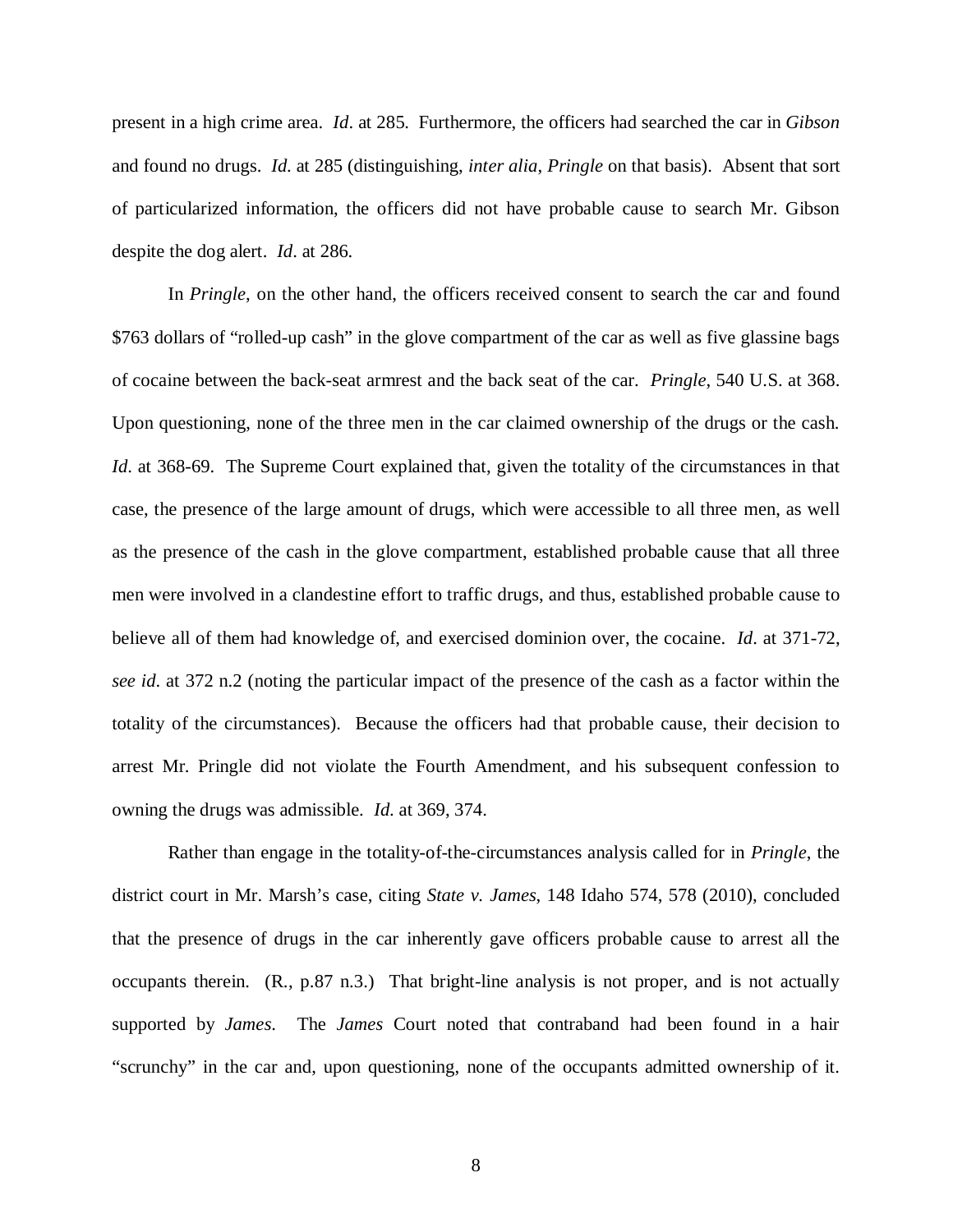*James*, 148 Idaho at 575. Thus, the *James* Court's conclusion reflects the conclusion in *Pringle* – that presence of drugs in a car and no evidence that it singles out one particular occupant is enough to create probable cause that all the occupants had knowledge of and dominion over the contraband.[3](#page-12-0) *Compare id*. *with Pringle*, 540 U.S. at 371-72. However, just as *Pringle* did not set a bright-line rule to that effect, nothing in *James* suggests that the same conclusion was dictated in all cases where drugs were found in a car. *See generally id*.

After all, the totality of the circumstances are necessarily analyzed on a case-by-case basis. *See, e.g., State v. Wulff*, 157 Idaho 416, 419 (2014). In fact, that is precisely the reason the United States Supreme Court has routinely rejected bright-line rules in the Fourth Amendment context. *See, e.g., Missouri v. McNeely*, 569 U.S. 141, 158 (2013) ("While the desire for a bright-line rule is understandable, the Fourth Amendment will not tolerate adoption of an overly broad categorical approach that would dilute the warrant requirement in a context where significant privacy interests are at stake."); *Georgia v. Randolph*, 547 U.S. 103, 125 (2006) ("But the Fourth Amendment does not insist upon bright-line rules. Rather, it recognizes that no single set of legal rules can capture the ever-changing complexity of human life. It consequently uses the general terms 'unreasonable searches and seizures.' And this Court has continuously emphasized that reasonableness is measured by examining the totality of the

<span id="page-12-0"></span><sup>3</sup> The *James* Court noted the limited nature of the evidence presented in the district court. *James*, 148 Idaho at 578. Thus, for example, there is no indication as to whether there was evidence that the hair scrunchy was more likely the property of the lone female occupant of the car, as opposed to either of the two men (hair length, and thus, potential need of a hair scrunchy, being a matter of personal style choices). *See generally id*. However, since the question in that case was whether *the defendant* had met his threshold burden to establish that he was in custody for *Miranda* purposes, the absence of such evidence weighed against him. *See id*. Here, however, such a conclusion is improper because *the State* bore the burden to prove that an exception to the warrant requirement applied. *See, e.g., Mincey v. Arizona*, 437 U.S. 385, 390 (1978) (unanimously holding that warrantless searches are *per se* unreasonable unless the State proves an exception to the warrant requirement applies).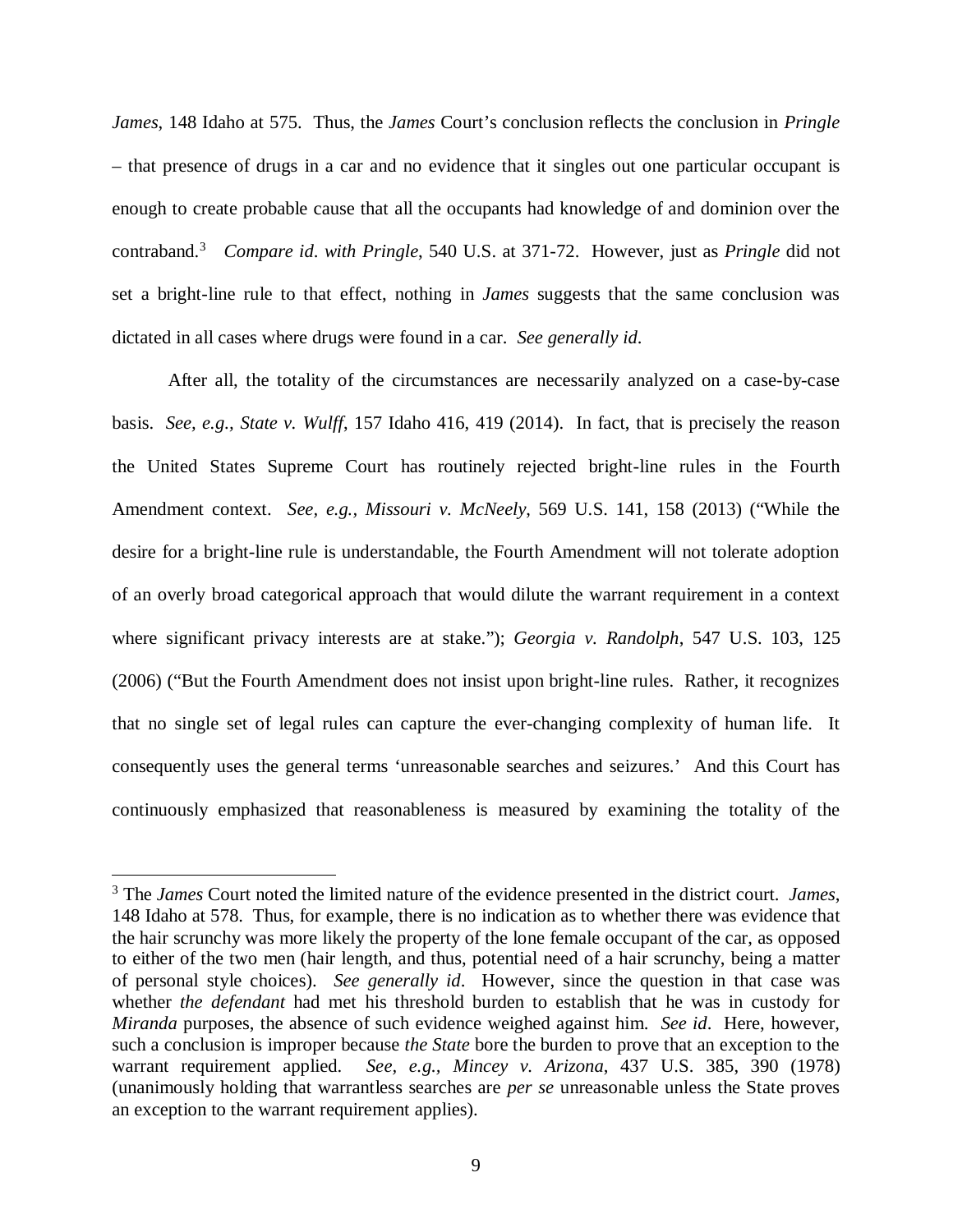circumstances.") (internal quotation and modifications omitted). Therefore, the district court misread *James* by concluding it established a bright-line rule that the presence of drugs always creates probable cause to arrest all the occupants of the car.

To the extent the district court correctly read *James*, that would mean *James* is inconsistent with *Pringle*, since *James* would create a bright-line rule, rather than the totality-ofthe-circumstances analysis called for in *Pringle*. As such, if the district court correctly read *James*, this Court should overrule *James* to the extent it is inconsistent with controlling United States Supreme Court precedent on this issue of federal constitutional law. *See Houghland Farms v. Johnson*, 119 Idaho 72, 77 (1990) (holding that this Court will follow precedent unless it is manifestly wrong, unjust, or unwise, or overruling it is necessary to vindicate plain, obvious principles of law and remedy continued injustice).

Thus, properly considering the totality of the circumstances as *Pringle* directs, this case is more like *Gibson* and *Di Re* than *Pringle* and *James*. In *Pringle*, the particularized probable cause was that all the occupants in the car were trafficking drugs, as evidenced by the five separate glassine bags of cocaine and the noteworthy roll of money. The "small plastic bag" found in this case does not have the same impact in the totality of the circumstances that the larger quantity of separately-packaged drugs had in *Pringle.* The personal use amounts of drugs found in the Altoids tin in the driver's car does not indicate a joint venture to deal drugs. Rather, it singles out the driver as the party who possessed the drugs. After all, it was the driver, not Mr. Marsh, who had puncture marks on his arm. Additionally, the officer saw the syringe cap on the floor on the passenger side of the car after *the driver* had sat in that seat and opened the glove compartment of his car.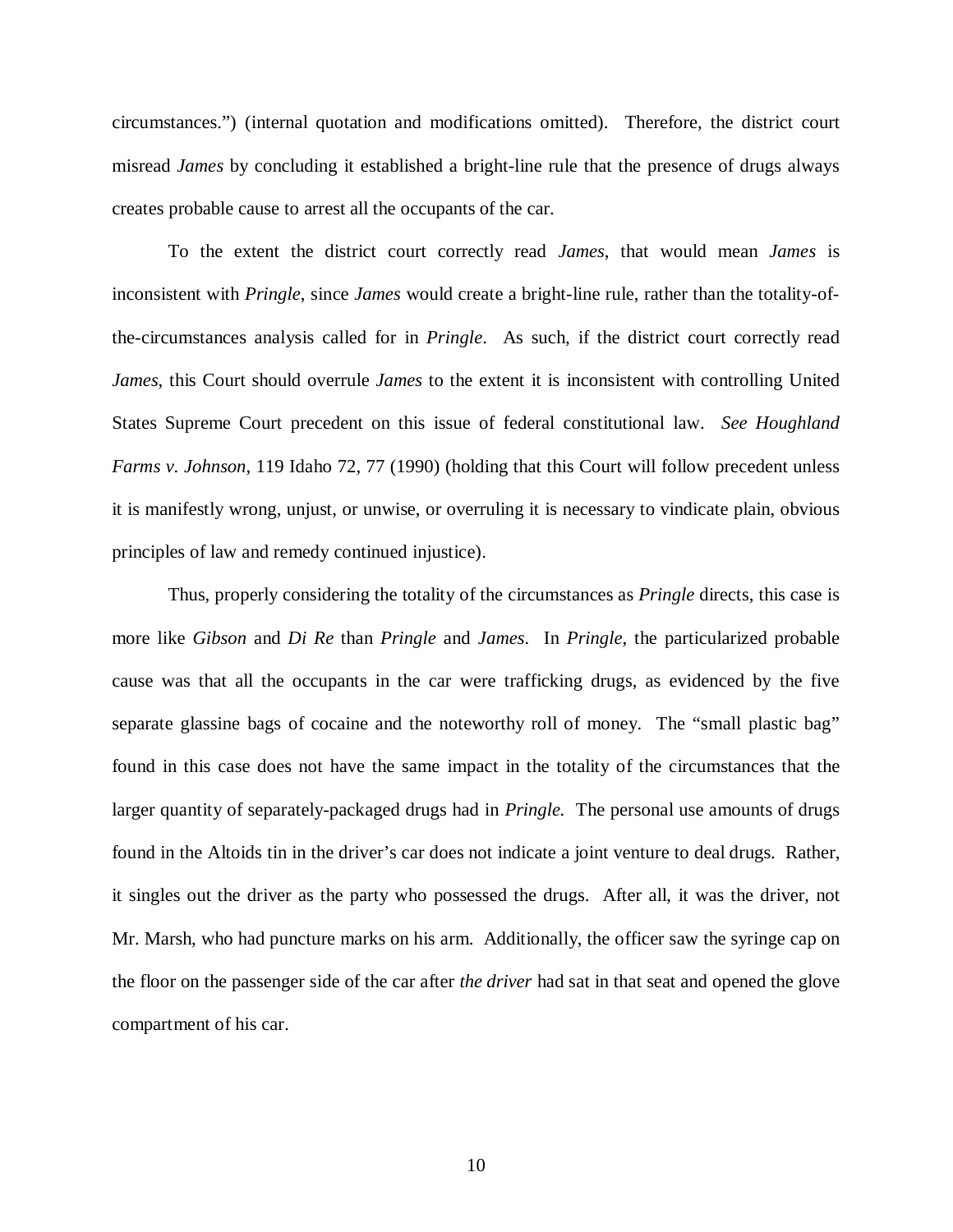There was also no evidence of a joint venture between the people in the car like there was in *Pringle*. There was no noteworthy roll of cash. The Altoids tin was not really accessible to the other people in the car, evidenced by the fact that the officers let the other passenger leave without charges specifically because nothing of interest had been found within her "lunge area." There was no other evidence suggesting Mr. Marsh had knowledge of or dominion over the Altoids tin. Rather, the totality of those circumstances further indicates the Altoid's tin was the driver's personal stash of drugs.

Since the totality of the circumstances in this case single out the driver as the party who possessed the contraband, the totality of the circumstances in this case indicates that, like in *Gibson* and *Di Re*, there was no probable cause particularized to Mr. Marsh that would justify the warrantless intrusion into his heightened expectation of privacy in his person. As such, the fruits of that unlawful search should have been suppressed.

### **CONCLUSION**

Mr. Marsh respectfully requests this Court reverse the order denying his motion to suppress and remand this case for further proceedings.

DATED this  $21<sup>st</sup>$  day of May, 2018.

 $/\mathrm{s}/\sim$ BRIAN R. DICKSON Deputy State Appellate Public Defender